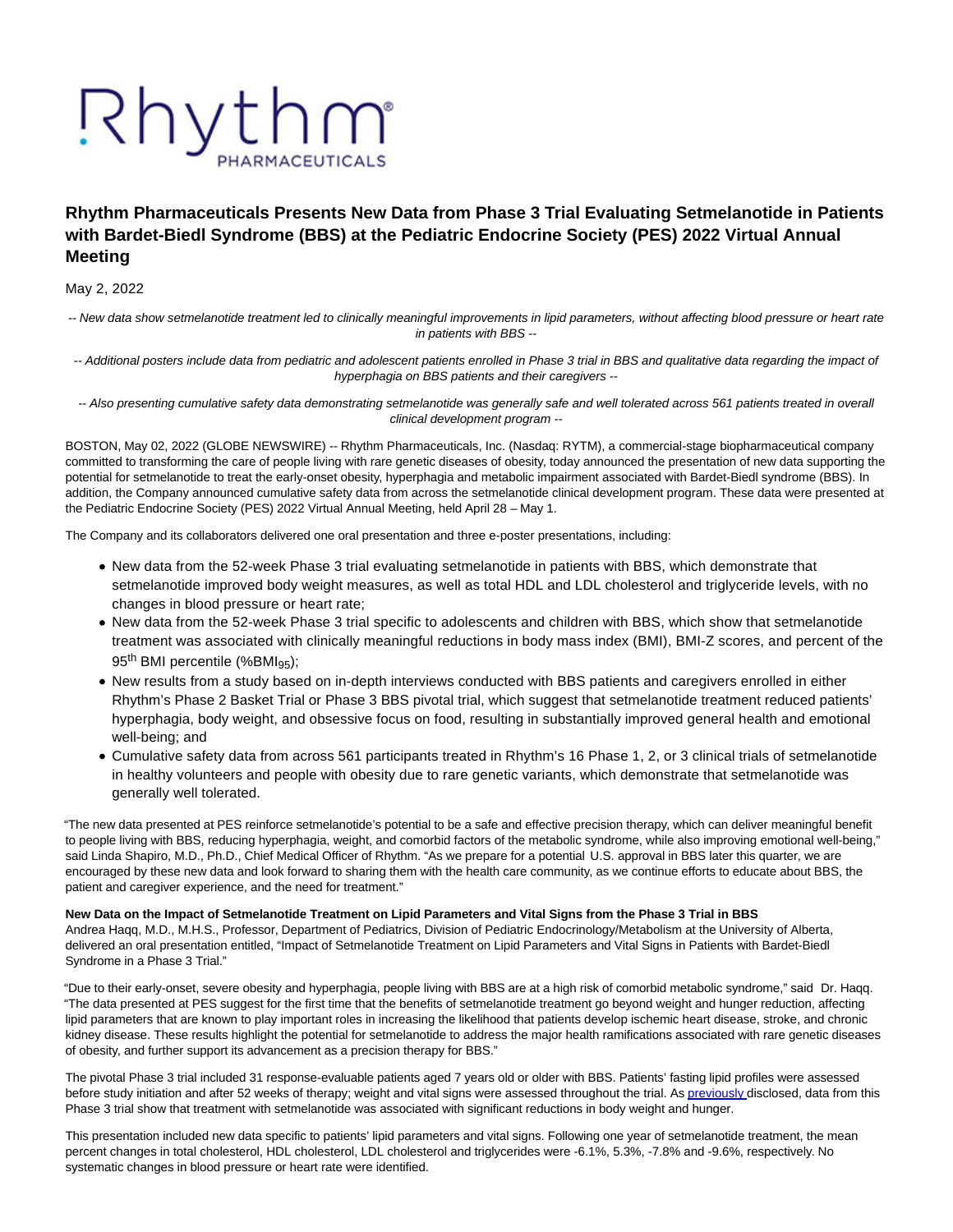#### **New Data for Setmelanotide in Pediatric and Adolescent Patients with BBS and Severe Obesity**

Robert Haws, M.D., Marshfield Clinic Research Institute, presented an e-poster entitled, "Setmelanotide Treatment in Pediatric and Adolescent Patients with Bardet-Biedl Syndrome and Severe Obesity," which provided additional data specific to adolescents and children enrolled in Rhythm's Phase 3 clinical trial. As [previously disclosed,](https://www.globenewswire.com/Tracker?data=oWBSj1noTThh7eShonmcwPVCTlOuQoXp8LNe8oR-eGgBzllYkTmyD7MV5e2DjwJGJGeEao93iu3XTIZqxohpHqhHnq4IqLg9kPRttITRa1qMXnAbCR22zbNy-FuZG3UTQ3DHyt6DQtjXRDoDPWox-uFoTr71dKfRSbVgwgNjpdhmLu5oxCZmQRiiLBzsY2pMYZNQi4ntSe5c1bdpcGgQAE7_xwR4IM7W1Ou2bkFQRzE=) patients younger than 18 years of age with BBS (n=16) had a mean reduction in BMI-Z score of 0.8.

This presentation included new data specific to patients' BMI and %BMI <sub>95</sub>, which show that pediatric patients with BBS had a mean reduction in BMI of  $-3.36$ kg/m<sup>2</sup> ( $-9.50$ %) and a mean change in %BMI<sub>95</sub> of  $-17.3$ .

### **New Data Detailing Patient- and Caregiver-reported Experience of Hyperphagia from Phase 3 Trial in BBS**

In an e-poster entitled, "Patient and Caregiver-Reported Experiences of Hyperphagia in Bardet-Biedl Syndrome Before and During Setmelanotide Treatment," Claire Ervin, M.P.H., Senior Director, Patient-Centered Outcomes Assessment at RTI Health Solutions, presented qualitative data from 19 interviews conducted with BBS patients and caregivers who participated in Rhythm's Phase 2 Basket Trial and Phase 3 BBS pivotal trial.

Prior to setmelanotide treatment, all participants described their hunger, or their child's hunger, as all-consuming, and noted a negative impact on daily life, including difficulties with concentration, decrements in emotional and physical well-being and impaired relationships. All participants experienced or observed notable reductions in hunger during treatment with setmelanotide. This led to a decrease in food-seeking behaviors, weight loss, and better health. All participants reported improvements in how they felt – physically and/or emotionally – and generally reported high levels of satisfaction with treatment.

**Clinical Safety Summary of Setmelanotide in Healthy Volunteers with Obesity and Patients with Rare Genetic Diseases of Obesity** Jesús Argente, M.D., Ph.D., Professor in the Department of Pediatrics and Pediatric Endocrinology, Universidad Autónoma de Madrid in Spain, presented an e-poster entitled, "Clinical Safety Summary of Setmelanotide in Healthy Volunteers with Obesity and Patients with Rare Genetic Diseases of Obesity," which detailed safety data from across 16 Phase 1, 2 or 3 clinical trials of setmelanotide.

As of March 8, 2021, 561 people, including 228 otherwise healthy volunteers with obesity and 308 patients with rare genetic diseases of obesity, had received at least one dose of setmelanotide, with 24% of patients receiving treatment for at least six months and 17% of patients for one year. Data suggest that setmelanotide was generally well tolerated, with a mostly consistent safety profile across age, sex, ethnicity, race, and clinical diagnosis.

All Rhythm's presentations from PES will be available on the Publications and Presentations section of its website: [https://www.rhythmtx.com](https://www.globenewswire.com/Tracker?data=F0OziXj0gmmdh2OLos8mhCi2B82p8DoxY5V8TbNpJofe_w2L6_G0RWRdYOdQynHbn-SrmRF_hKCZrJPWSEMu99IfxxoXcFEsuGYTb81r-ZN7bB9RZbS01H-dHAS2wLQ7Tk_NEgnv0p8EmJjK---1MK5PT6WF_qsjGyoOk7MF_AhZ012Goe4BA-oaflxdGBu8uffoSMR5oRRkzBV7WnX4QMZ8CZmd3hAMWxABluxO6PgV8Si_POD5v4MxQl0oP70zhLQyVpBS_-ejN7-0xIUZpeXZxCBKsoW-XKUR324AAfx1YrK6zwzPLfYgkN3FQWa7MRHJcNDnd9PyjYx4IGL8Sg==) /publications/

#### **About Rhythm Pharmaceuticals**

Rhythm is a commercial-stage biopharmaceutical company committed to transforming the treatment paradigm for people living with rare genetic diseases of obesity. Rhythm's precision medicine, IMCIVREE (setmelanotide), was approved in November 2020 by the U.S. Food and Drug Administration (FDA) for chronic weight management in adult and pediatric patients 6 years of age and older with obesity due to POMC, PCSK1 or LEPR deficiency confirmed by genetic testing and in July and September 2021, respectively, by the European Commission (EC) and Great Britain's Medicines & Healthcare Products Regulatory Agency (MHRA) for the treatment of obesity and the control of hunger associated with genetically confirmed loss-of-function biallelic POMC, including PCSK1, deficiency or biallelic LEPR deficiency in adults and children 6 years of age and above. IMCIVREE is the first-ever FDA-approved and EC- and MHRA-authorized therapy for patients with these rare genetic diseases of obesity. The Company submitted a supplemental New Drug Application (sNDA) to the FDA, which was accepted for filing in November 2021 and is currently assigned a Prescription Drug User Fee Act (PDUFA) goal date of June 16, 2022, for the treatment of obesity and control of hunger in adult and pediatric patients six years of age and older with Bardet-Biedl Syndrome (BBS) or Alström syndrome. A Type II variation application to the European Medicines Agency seeking regulatory approval and authorization for setmelanotide to treat obesity and control of hunger in adult and pediatric patients 6 years of age and older with BBS also is under review. Additionally, Rhythm is advancing a broad clinical development program for setmelanotide in other rare genetic diseases of obesity and is leveraging the Rhythm Engine and the largest known obesity DNA database -- now with approximately 45,000 sequencing samples -- to improve the understanding, diagnosis and care of people living with severe obesity due to certain genetic deficiencies. Rhythm's headquarters is in Boston, MA.

# **IMCIVREE® (setmelanotide) Indication**

In the United States, IMCIVREE is indicated for chronic weight management in adult and pediatric patients 6 years of age and older with obesity due to proopiomelanocortin (POMC), proprotein convertase subtilisin/kexin type 1 (PCSK1), or leptin receptor (LEPR) deficiency. The condition must be confirmed by genetic testing demonstrating variants in POMC, PCSK1, or LEPR genes that are interpreted as pathogenic, likely pathogenic, or of uncertain significance (VUS).

In the EU and Great Britain, IMCIVREE is indicated for the treatment of obesity and the control of hunger associated with genetically confirmed loss-offunction biallelic POMC, including PCSK1, deficiency or biallelic LEPR deficiency in adults and children 6 years of age and above. IMCIVREE should be prescribed and supervised by a physician with expertise in obesity with underlying genetic etiology.

#### **Limitations of Use**

IMCIVREE is not indicated for the treatment of patients with the following conditions as IMCIVREE would not be expected to be effective:

- Obesity due to suspected POMC, PCSK1, or LEPR deficiency with POMC, PCSK1, or LEPR variants classified as benign or likely benign;
- Other types of obesity not related to POMC, PCSK1 or LEPR deficiency, including obesity associated with other genetic syndromes and general (polygenic) obesity.

#### **Important Safety Information**

#### **WARNINGS AND PRECAUTIONS**

**Disturbance in Sexual Arousal:** Sexual adverse reactions may occur in patients treated with IMCIVREE. Spontaneous penile erections in males and sexual adverse reactions in females occurred in clinical studies with IMCIVREE. Instruct patients who have an erection lasting longer than 4 hours to seek emergency medical attention.